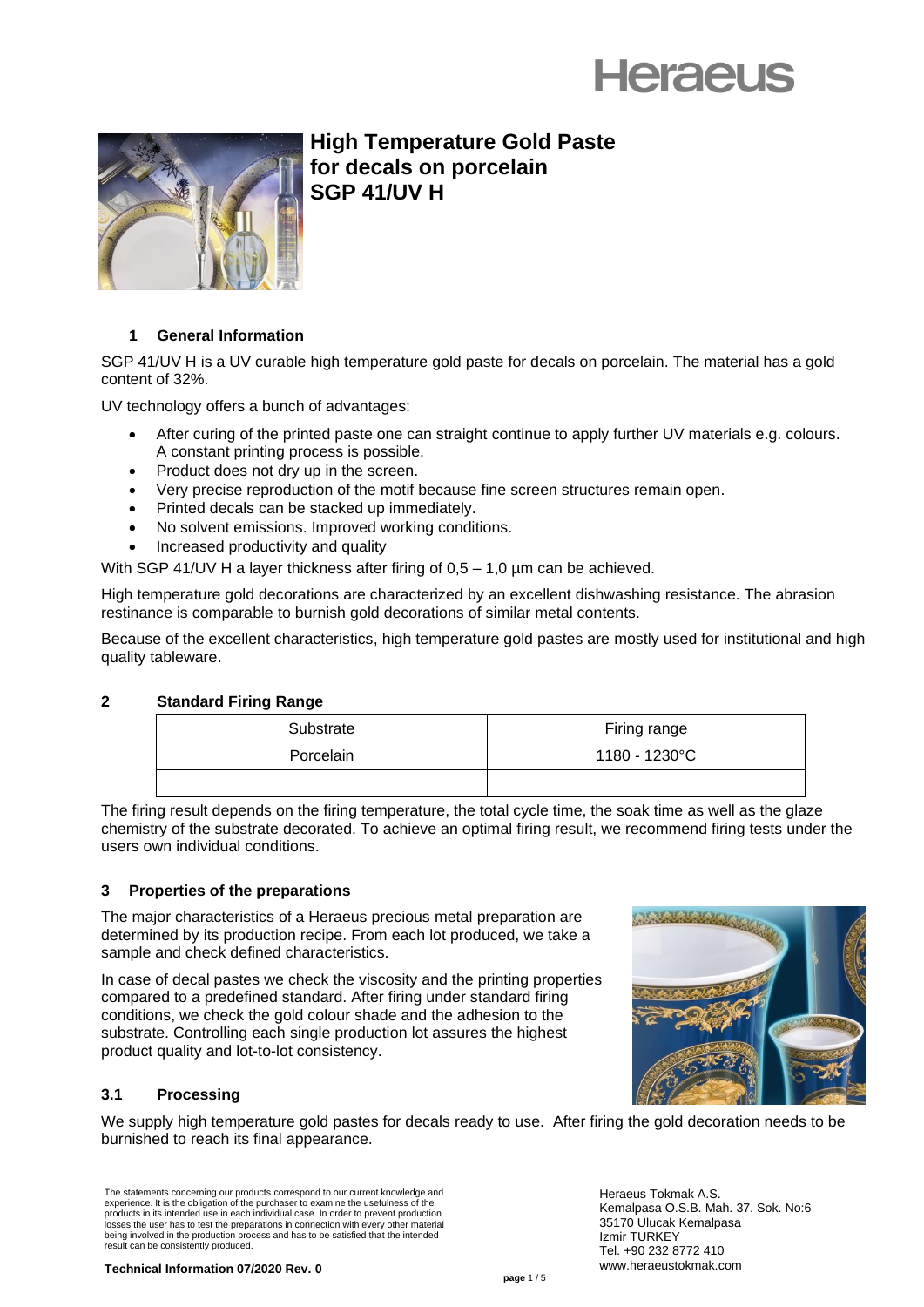# **Heraeus**

## **3.2 Storage**

Printing pastes are subject to an ageing process. Therefore, we recommend using the material within 6 months. The material should be stored at room temperature (20°C). Cool storage – but no freezing – has a positive impact on the shelf life.

## **3.3 Consumption**

The material consumption depends on the thickness of the applied precious metal layer. Under our conditions, the consumption is approx. 0,2 to 0,4g/100 cm².

## **4 Properties of finished decorations**

The properties of finished decorations are influenced by a number of factors which interact with each other: The precious metal preparation used, possible bordering colours, the quality of the print, the material deposit, the quality of the decal paper, the correct application of the decal and of course the firing conditions.

The main properties of fired bright precious metal decorations comprise brilliance and precious metal tone, dishwasher resistance, scratch resistance and resistance against chemical attack.

We have processed the bright precious metal preparations under standard test conditions. Then we determined the properties of the finished decorations. The following data indicate achievable quality features for the finished decorations manufactured with bright precious metal preparations. They must, however, always be checked by the user under his own individual conditions.

## **4.1 Dishwasher resistance**

All details as to whether decorations are dishwasher durable are to be regarded as approximate values, as test results vary widely according to the type of dishwasher, washing programme, washing-up detergent, water quality and firing conditions.

Heraeus tests whether finished decorations are dishwasher durable, roughly following the test-washing programme of the Technical Standards Committee for Material Testing (Fachnormenausschuss Materialprüfung) in a Miele continuous dishwasher. If a decoration withstands 500 washing cycles essentially without damage, we designate it as dishwasher durable. If it withstands 1000 washing cycles, we designate it as dishwasher resistant.

Test decorations prepared with SGP 41/UV H proofed to be dishwasher resistant.

# **4.2 Abrasion resistance**

Gold decorations with SGP 41/UV H showed a good scratch resistance.

#### **4.3 Oxidation resistance**

Under unfavourable conditions silver containing precious metal decorations can tarnish in the course of time. Especially the contact to cardboard boxes, high humidity and high temperature support the reaction of silver to silver sulphide.

SGP 41/UV H does not contain silver. Fired decoration do not face a risk of oxidation.

The statements concerning our products correspond to our current knowledge and experience. It is the obligation of the purchaser to examine the usefulness of the products in its intended use in each individual case. In order to prevent production losses the user has to test the preparations in connection with every other material being involved in the production process and has to be satisfied that the intended result can be consistently produced.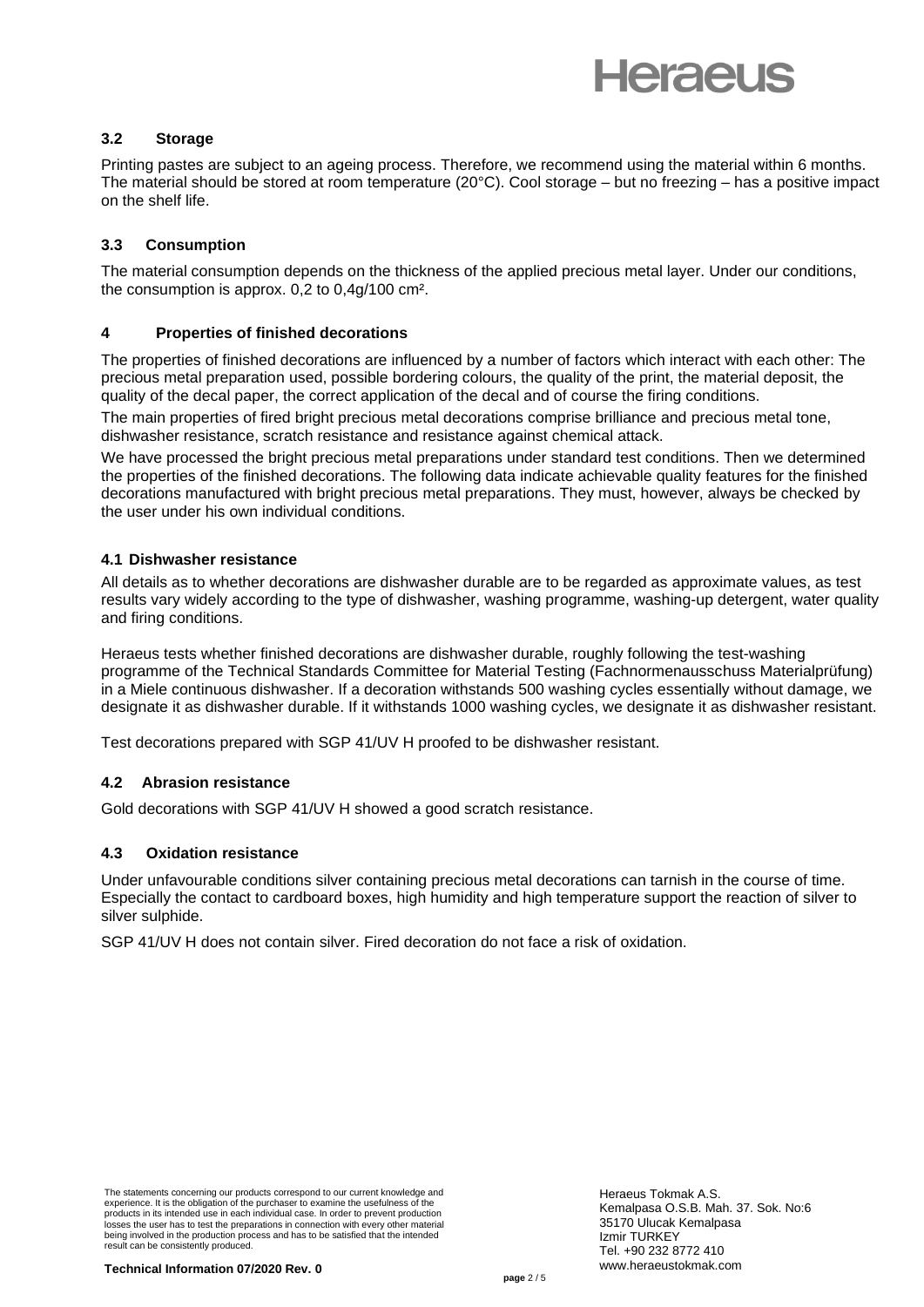

## **5 Application recommendations**

UV systems for the printing on decal paper require a certain degree of technical effort in order to guarantee precise positioning of gold plus UV colour prints. We are recommending the following settings:

UV source

Iron doped medium pressure source, at least 160W/cm.

Irradiation power in the wave length range 315-400 nm approx. 100-400 mJ/cm². Reduction of IR radiation by optimized reflectors and air cooled lamp housing with quartz glass as heat shield.

Cooling device

To avoid the influence of heat from the UV sourse in order to prevent the maximum surface temperature on the sheet under the lamp rising above 35°C.

Supply of cold air directly onto the transfer sheet to remove heat immediately.

After leaving the drying unit, the sheet should have reached room temperature (optimum 23°C, 60% relative humidity.

# **5.1 Preparation of the substrate to be decorated**

Make sure that the surface of the object to be decorated is clean and dry. Dust, fingerprints and water condensation can affect the decoration while firing.

Take care that the objects to be decorated are not taken from a cold store into a warm shop. A fine condensation film may occur, which is not visible to the naked eye. This results in firing disturbance (pinholes) in the fired precious metal decoration. Allow enough time so that they can adjust to the decoration room temperature.

# **5.2 Production of decals**

Work in a well-ventilated room. The room temperature is recommended to be between 20 and 25°C with a relative humidity of 60 to 70%.

Heraeus supplies decal pastes with a viscosity ready to use.

Apply an appropriate quantity of the material onto the screen, so that the screen can be flooded with one squeegee motion. We recommend applying not too much paste. It is better to add fresh paste during the printing procedure. This way, the viscosity increase caused by the evaporation of the solvent from the precious metal paste during printing can be minimized.

During shorter printing breaks (a few minutes), the screen should be continuously flooded, to prevent the paste from drying and blocking of the screen. During longer breaks, the screen has to be cleaned with our screen cleaner V 34 before the resumption of printing.

As a general rule, the precious metal paste is printed at first. For the printing of SGP 41/UV H we recommend the usage of a 77-34 to 100-34 polyester screen. For a good printing result a well sharpened squeegee is required. Shore hardness 60-75 shore.

UV-curing of the printed high temperature gold paste.

In case printing of further UV-colours and curing.

The complete motif needs to be covered with layer of covercoat. For the printing of the covercoat we recommend to use a 32HD polyester screen.

After drying, the decal can be transferred to the object to be decorated.

# **5.3 Transfer of the decal**

The decals are soaked in slightly warmed water (20 to 30°C). If the water is too cold the decals do not release well from the decal paper. Is the water too warm, the decals might get too soft. It is important to change with water quite requiarly.

It is essential to remove the water between decal and substrate by a careful squeeging of the decal. Trapped water could fire off explosively and create defects in the metal film. Aditionally we recommend cleaning the surface of the applied decal with a sponge, in order to remove all dextrin rests on top of the decal.

The statements concerning our products correspond to our current knowledge and experience. It is the obligation of the purchaser to examine the usefulness of the products in its intended use in each individual case. In order to prevent production losses the user has to test the preparations in connection with every other material being involved in the production process and has to be satisfied that the intended result can be consistently produced.

Heraeus Tokmak A.S. Kemalpasa O.S.B. Mah. 37. Sok. No:6 35170 Ulucak Kemalpasa Izmir TURKEY Tel. +90 232 8772 410 www.heraeustokmak.com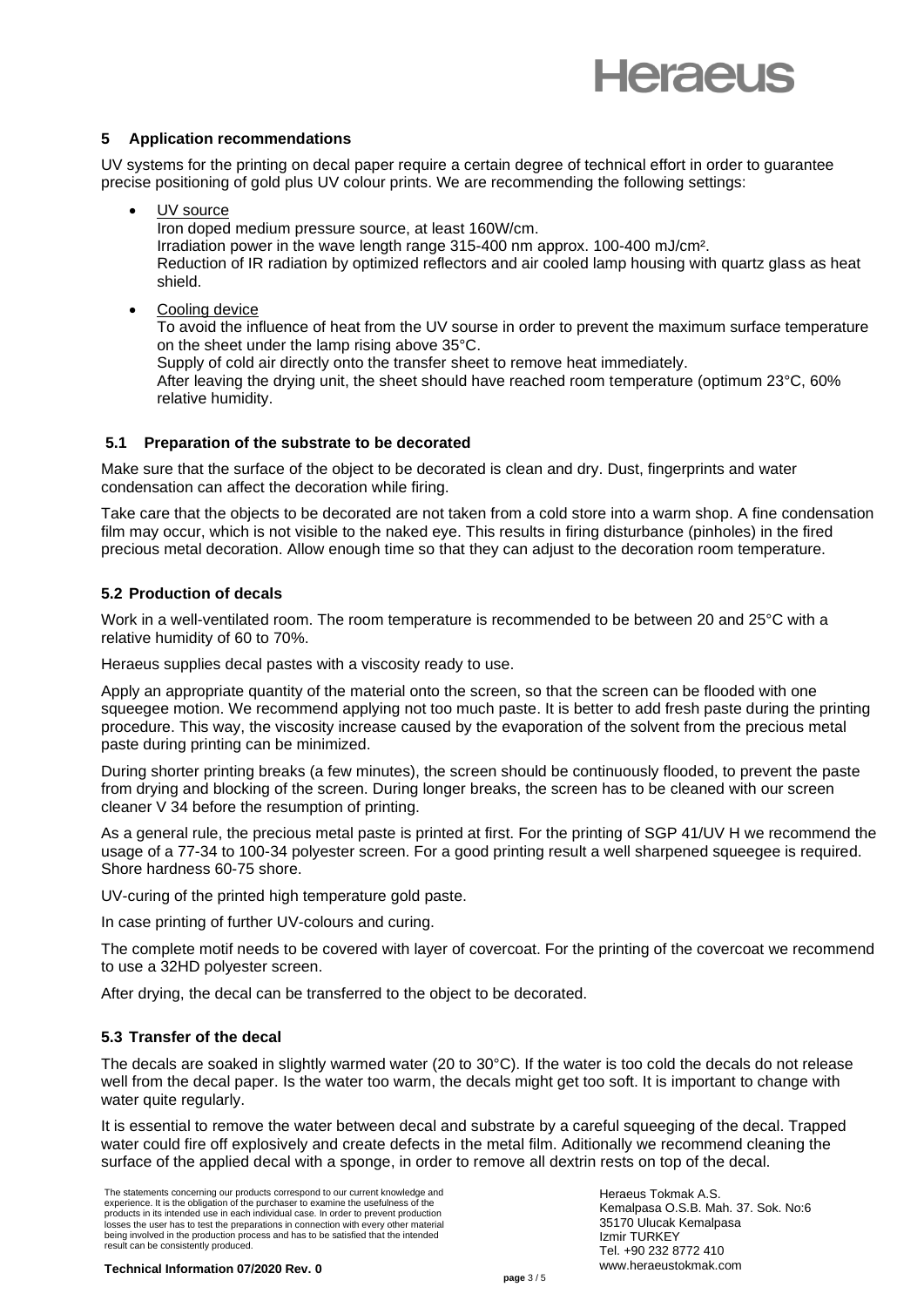

The decorated ware should be dried before firing at room temperature (20 to 22°C) for 16 to 24 hours.

#### **5.4 Firing**

During the first heating phase the organic components of the preparation burn off. This process is completed at approx. 400°C. The gold film is formed. A constant, slow temperature increase, enough oxygen and sufficient ventilation are decisive for the quality of the fired precious metal decoration.

The firing profile considerably influences the mechanical and chemical properties of the fired decoration.

The rate of cooling has no major influence on the quality of the gold decoration, unlike the firing temperature and soak time. However, the firing process should not be stopped too abruptly after the soak time. If the rate of cooling is too fast, there may be a danger of damaging the article.

#### **5.5 Burnishing of the fired gold layer**

After firing the burnish gold decoration needs to be burnished. The gold layer can be burnished with a burnishing machine or by hand with a glass fiber brush. An older method it to burnish the gold with sea sand.